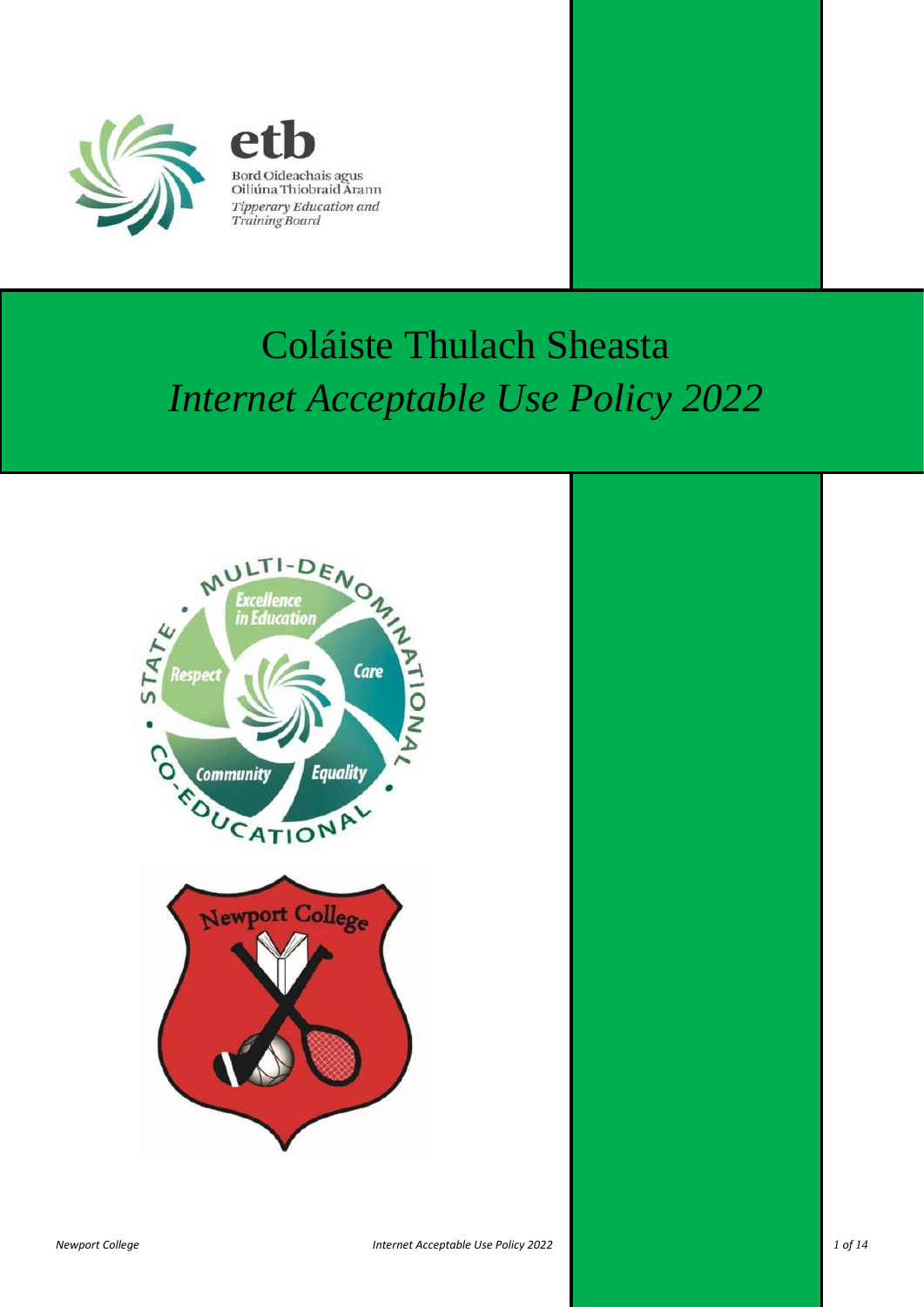| <b>Policy Area</b>                      | Schools                              |  |  |
|-----------------------------------------|--------------------------------------|--|--|
| <b>Document Reference Number</b>        | NEW/ICT/023/2                        |  |  |
| <b>Version No.</b>                      | $\overline{2}$                       |  |  |
| <b>Document Drafted by</b>              | <b>Newport College</b>               |  |  |
| Date previous version:                  |                                      |  |  |
| <b>Ratified by TETB</b>                 | 11 <sup>th</sup> June, 2019          |  |  |
| Date Reviewed / Amended by School       | December 2021                        |  |  |
| Date Reviewed / Ratified by Senior      | 14th February, 2022                  |  |  |
| Management Team - CE and Directors      |                                      |  |  |
|                                         |                                      |  |  |
| Date Noted / to be Noted by TETB        | 29th March, 2022                     |  |  |
| <b>Policy Review Date</b>               | <b>Bi-Annually</b>                   |  |  |
| Date of Withdrawal of Obsolete Document | 14th February, 2022                  |  |  |
|                                         | Document Reference No. NEW/ICT/023/1 |  |  |
|                                         | Version No. 2                        |  |  |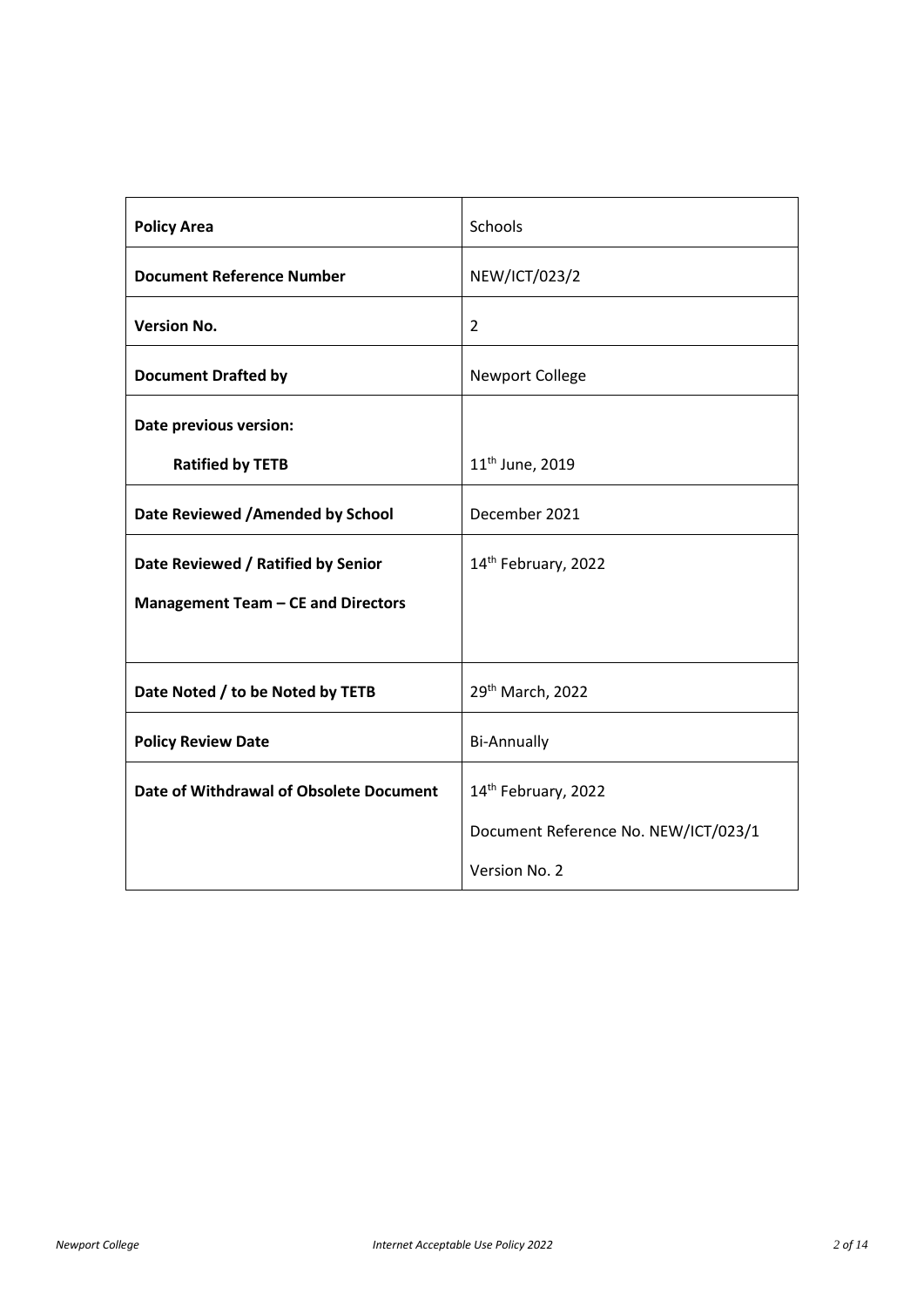## Contents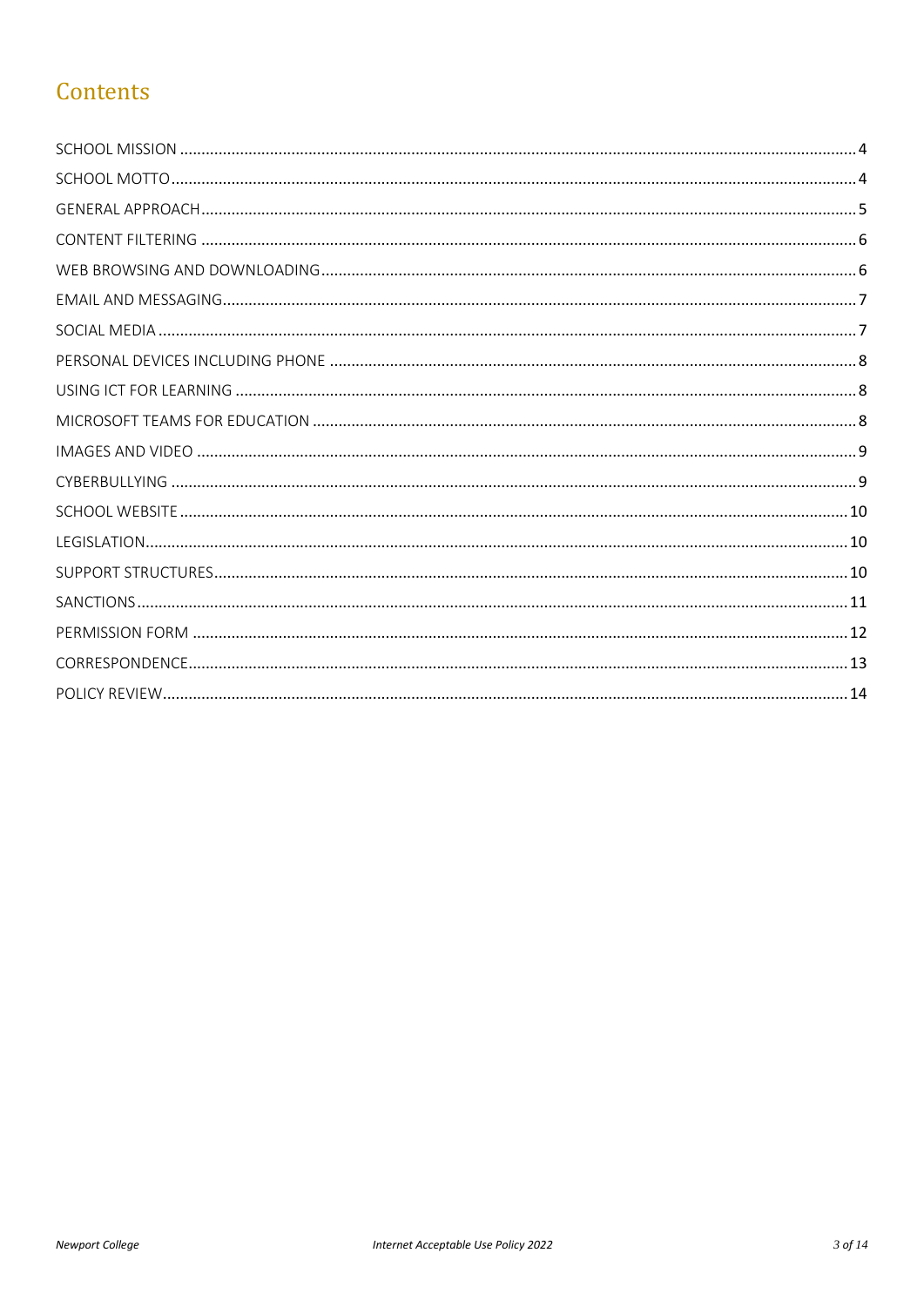#### SCHOOL BACKGROUND

| <b>School Name and Address</b> | Newport College<br><b>Black Road</b>                                   |                        |  |
|--------------------------------|------------------------------------------------------------------------|------------------------|--|
|                                | Newport                                                                |                        |  |
|                                | Co. Tipperary                                                          |                        |  |
|                                |                                                                        |                        |  |
| <b>School Information</b>      | <b>Telephone</b>                                                       | 061 378262             |  |
|                                | Fax                                                                    | 061 378503             |  |
|                                | Website                                                                | www.newportcollege.ie  |  |
|                                | Email                                                                  | info@newportcollege.ie |  |
|                                |                                                                        |                        |  |
|                                |                                                                        |                        |  |
| <b>Description of School</b>   | Under the patronage of Tipperary Education and Training Board, Newport |                        |  |
|                                | College is a state, co-educational, multidenominational school and     |                        |  |
|                                | underpinned by the core values of:                                     |                        |  |
|                                | Excellence in Education                                                |                        |  |
|                                | Care                                                                   |                        |  |
|                                | Equality                                                               |                        |  |
|                                | Community                                                              |                        |  |
|                                | Respect                                                                |                        |  |
|                                |                                                                        |                        |  |

#### <span id="page-3-0"></span>SCHOOL MISSION

*We strive to provide a holistic education in order to maximise the potential of each student academically, emotionally and social with respect for self, others and the environment as core values, embracing individuality and honesty, to enable a productive learning and teaching environment.*

## <span id="page-3-1"></span>SCHOOL MOTTO

#### *A school where Every Child Matters*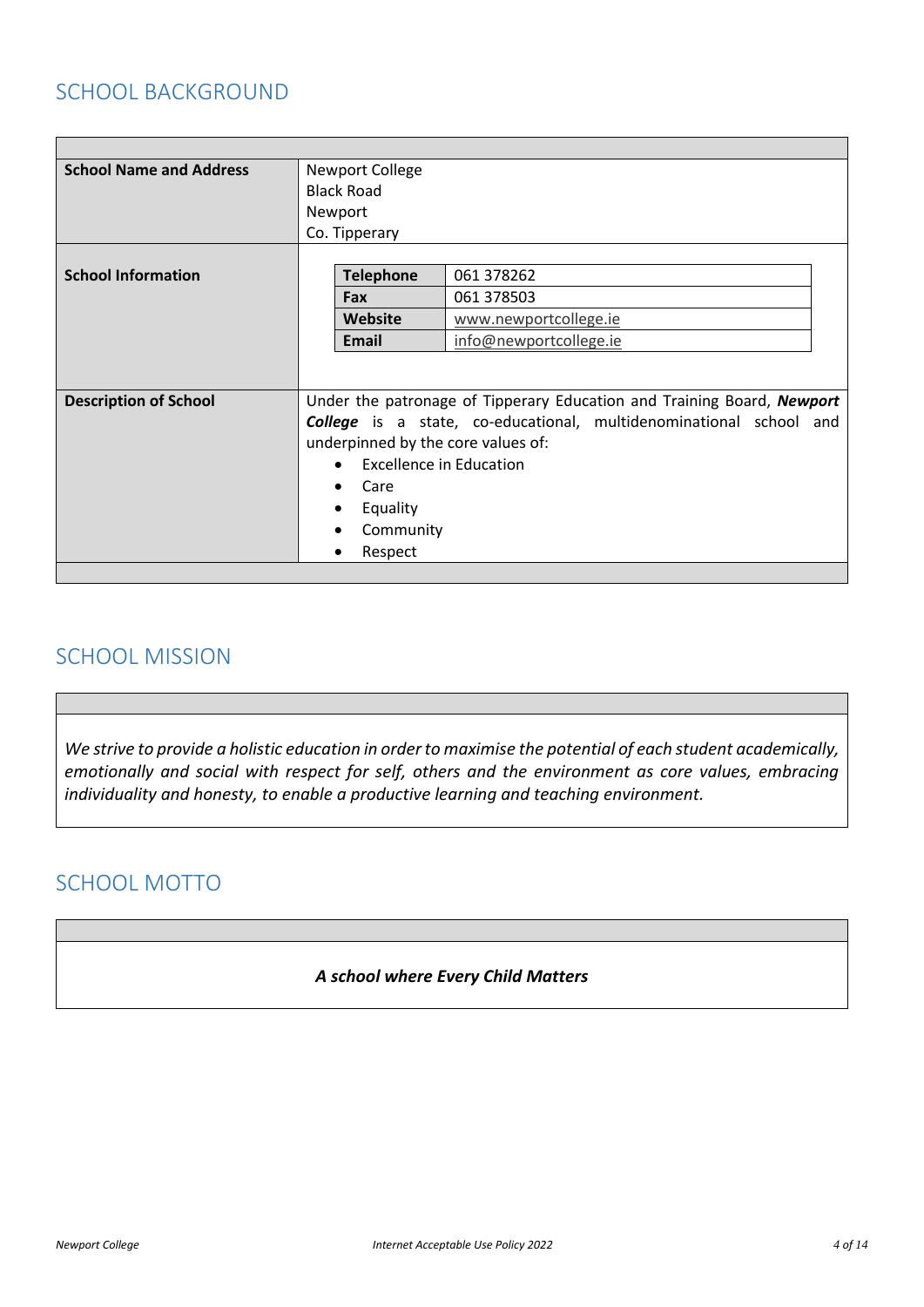#### <span id="page-4-0"></span>GENERAL APPROACH

**The aim of this Internet Acceptable Use Policy (AUP) is to ensure that pupils will benefit from the learning opportunities offered by the school's internet resources in a safe and effective manner. Internet use and access is considered a school resource and privilege. If the school AUP is not adhered to this privilege may be withdrawn and appropriate sanctions will be imposed.** 

When using the internet pupils, parents and staff are expected:

- To treat others with respect always.
- Not undertake any actions that may bring the school into disrepute.
- Respect the right to privacy of all other members of the school community.
- Respect copyright and acknowledge creators when using online content and resources.

This Acceptable Use Policy applies to pupils who have access to and are users of the internet in Newport College.

• It also applies to members of staff, volunteers, parents, guardians and others who access the internet in Newport College.

Misuse of the internet may result in disciplinary action, including written warnings, withdrawal of access privileges, detention and, in extreme cases, suspension or expulsion. The school also reserves the right to report any illegal activities to the appropriate authorities.

Newport College will deal with incidents that take place outside the school that impact on the wellbeing of pupils or staff under this policy and associated codes of behaviour and anti-bullying policies. In such cases Newport College will, where known, inform parents/carers of incidents of inappropriate online behaviour that take place out of school and impose the appropriate sanctions.

Newport College implements the following strategies on promoting safer use of the internet:

- Pupils will be provided with education in internet safety as part of our implementation of the SPHE and CSPE curriculum.
- Internet safety advice and support opportunities are provided to pupils in Newport College through our pastoral care and ICT programmes.
- Teachers will be provided with continuing professional development opportunities in the area of internet safety.
- Newport College aims to participate in Safer Internet Day activities to promote safer more effective use of the internet.

This policy and its implementation will be reviewed annually by the following stakeholders:

• Board of Management, teaching staff, and pupils.

This policy has been developed by a working group including Principal, Deputy Principal, teachers, pupils, parents/guardians, and representatives of the Board of Management.

The school will monitor the impact of the policy using:

- Logs of reported incidents.
- Monitoring logs of internet activity (including sites visited).
- Surveys and/or questionnaires of pupils, parents, and teaching staff.

Should serious online safety incidents take place, the Principal should be informed.

The implementation of this Internet Acceptable Use policy will be monitored by the senior management team in Newport College.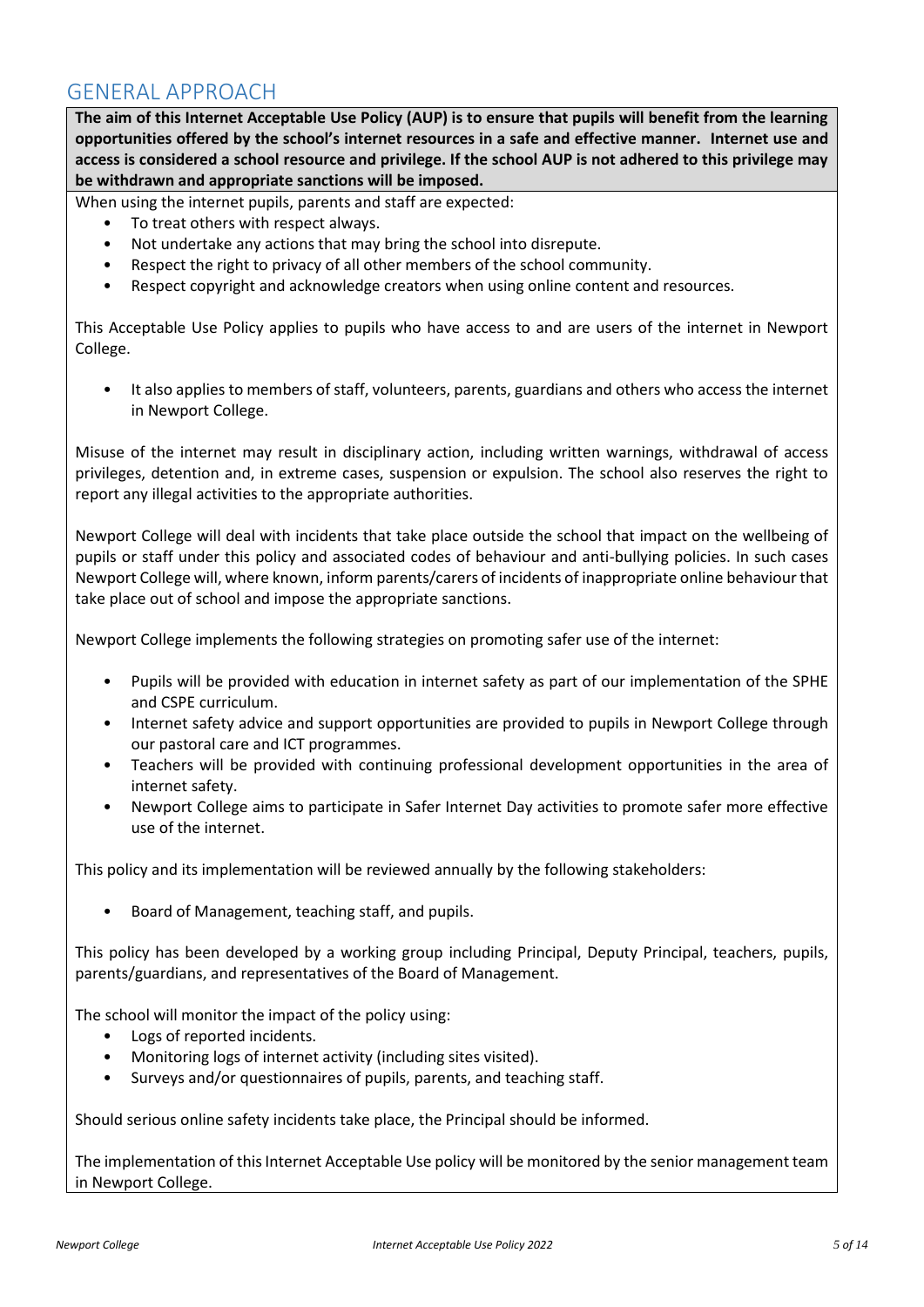#### <span id="page-5-0"></span>CONTENT FILTERING

#### **Content Filtering on the Schools Broadband Network**

Newport College has chosen to implement the following level on content filtering on the Schools Broadband Network:

• Level 4: This level allows access to millions of websites including games and YouTube but blocks access to websites belonging to the personal websites category and websites such as Facebook belonging to the Social Networking category.

Pupils taking steps to by-pass the content filter by using proxy sites or other means may be subject to disciplinary action, including written warnings, withdrawal of access privileges, detention and, in extreme cases, suspension or expulsion.

#### <span id="page-5-1"></span>WEB BROWSING AND DOWNLOADING

Pupils **will not** intentionally visit internet sites that contain obscene, illegal, hateful or otherwise objectionable materials.

Pupils will **report accidental accessing** of inappropriate materials in the classroom to their teacher.

Pupils will report accidental accessing of inappropriate materials in school but outside the classroom to either the Principal or Deputy Principal.

Pupils and staff will not copy information from the internet without acknowledging the creator and referencing the source of the content.

Pupils and staff will be aware that any usage, including distributing or receiving information, school-related or personal, may be monitored for unusual activity, security and/or network management reasons.

Pupils will use the school's internet connection only for educational and career development activities.

Pupils will not engage in online activities such as uploading or downloading large files that result in heavy network traffic which impairs the service for other internet users.

Pupils will not download or view any material that is illegal, obscene, and defamatory or that is intended to annoy or intimidate another person.

- Use of file sharing and torrent sites is allowed with staff permission.
- Downloading by pupils of materials or images not relevant to their studies is not allowed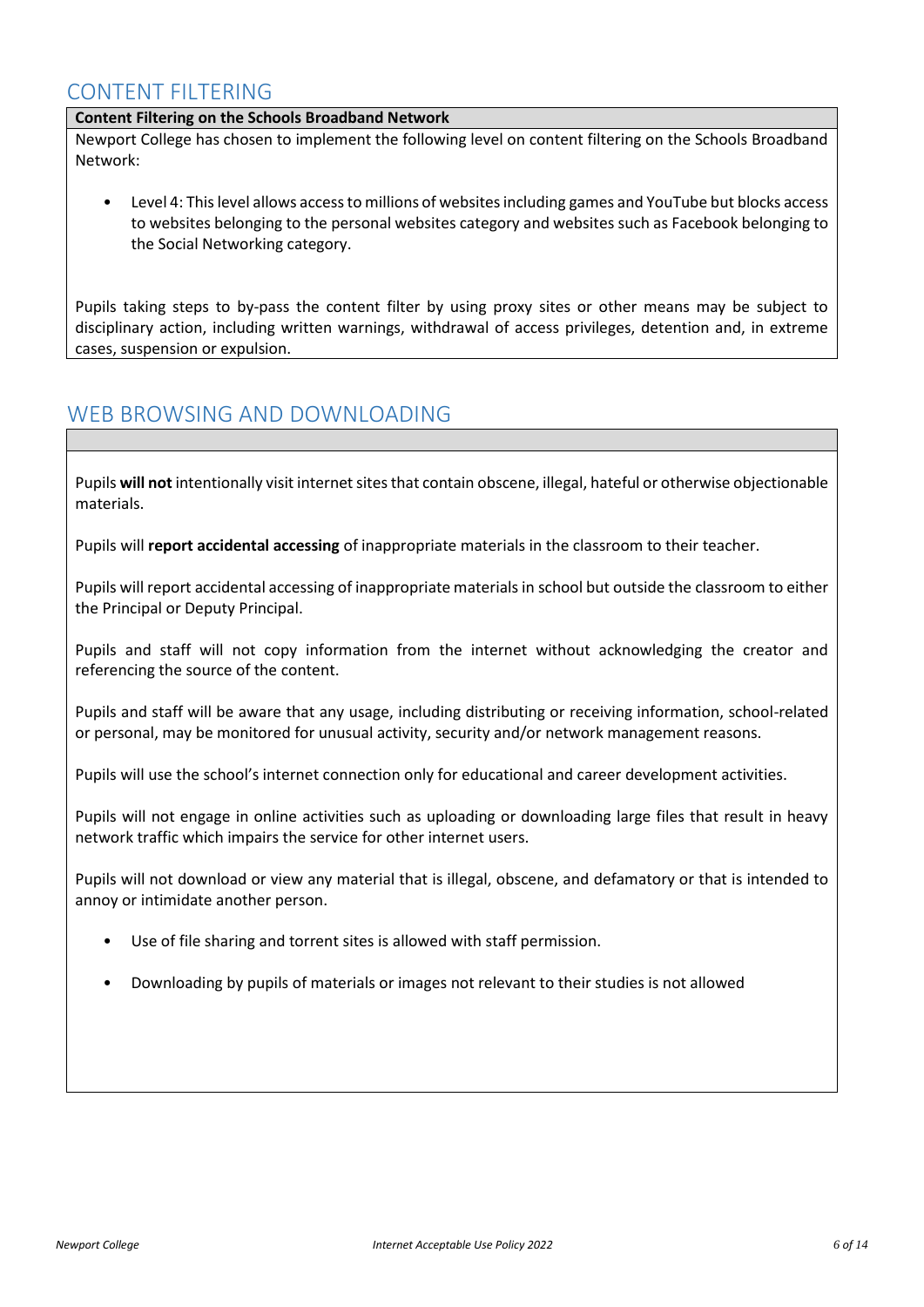- <span id="page-6-0"></span>• The use of personal email accounts is not allowed at Newport College.
- All pupils will receive an Office 365 account when they join the school.
- Pupils should not under any circumstances share their email account login details with other pupils.
- Pupils should not use school email accounts to register for online services such as social networking services, apps, and games.
- Pupils should be aware that Office 365 communications are monitored.

Pupils will not send any material that is illegal, obscene, and defamatory or that is intended to annoy or intimidate another person.

Pupils should immediately report the receipt of any communication that makes them feel uncomfortable, is offensive, discriminatory, threatening or bullying in nature and must not respond to any such communication.

Pupils should avoid opening emails that appear suspicious. If in doubt, pupils should ask their teacher before opening emails from unknown senders

#### <span id="page-6-1"></span>SOCIAL MEDIA

The following statements apply to the use of messaging, blogging and video streaming services in Newport College:

- Use of instant messaging services and apps including Snapchat, Whats App, G Chat etc. is not allowed in Newport College.
- Use of blogs such as Word Press, Tumblr etc. is allowed in Newport College with express permission from teaching staff.
- Use of video streaming sites such as YouTube and Vimeo etc. is allowed in Newport College.

Staff and pupils must not use social media and the internet in any way to harass, insult, abuse or defame pupils, their family members, staff, other members of the Newport College community

Staff and pupils must not discuss personal information about pupils, staff and other members of the Newport College community on social media.

Staff and pupils must not use school email addresses for setting up personal social media accounts or to communicate through such media.

Staff and pupils must not engage in activities involving social media which might bring Newport College into disrepute.

Staff and pupils must not represent your personal views as those of bring Newport College on any social medium.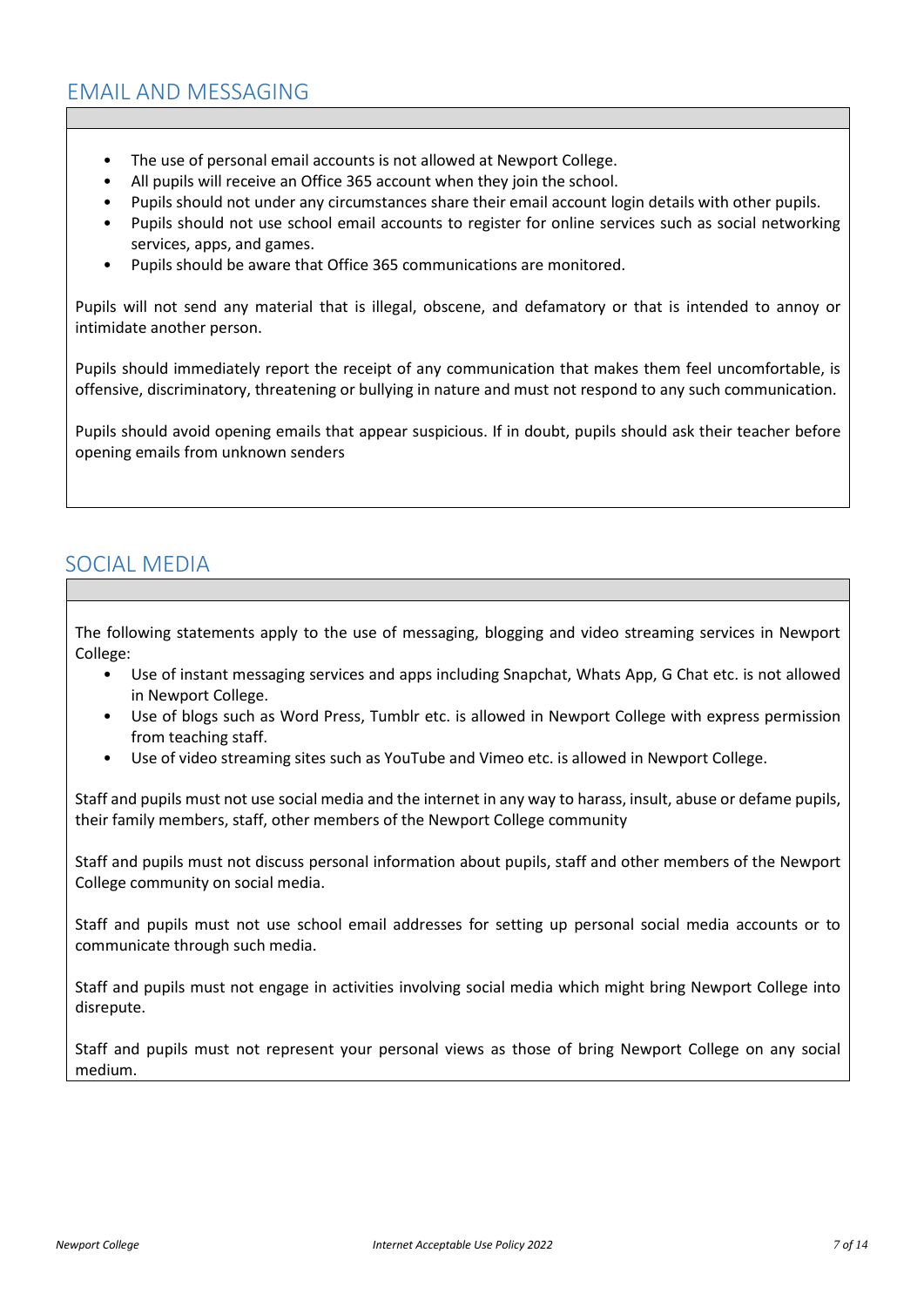### <span id="page-7-0"></span>PERSONAL DEVICES INCLUDING PHONE

Pupils using their own technology in school should follow the rules set out in this agreement, in the same way as if they were using school equipment.

Students are not permitted to use phones while on the school premises unlessthey have the express permission of a teacher to use them for an educational purpose. Should they wish to contact home they may do so through the school office. If a phone is seen by a teacher, it will be confiscated for the day. Should a phone be confiscated again the student's parent must make arrangements with school management for its collection. Refusal to hand over a mobile phone is a major breach of the school's code of positive behaviour and will be dealt with accordingly.

Students should not be using personal devices in class unless they are using Assistive Technology and the device is on the Assistive Technology register.

The following statements apply to the use of internet-enabled devices such as tablets, gaming devices, and digital music players in Newport College:

- Pupils are only allowed to bring personal internet-enabled devices during lessons/in school with expressed permission from staff.
- Pupils **are not allowed** to use personal internet-enabled devices during social time.
- Note: **after school** it is understood that students may need to use phones to contact home. This must be done outside the school building.

#### <span id="page-7-1"></span>USING ICT FOR LEARNING

When students use ICT as a means of learning in the classroom, they must not edit or alter another student's work.

Students should respect each other and each other's work when doing collaborative work (this also applies to work done using ICT outside school).

#### <span id="page-7-2"></span>MICROSOFT TEAMS FOR EDUCATION

- Students must only use their allocated username and password to log on to the school network and to the school domain MS Teams for Education.
- Communication via MS Teams for Education should be limited to the hours between
	- 8:50 am to 4.00 pm on Monday to Thursday
	- 8:50 am to 1:15 pm on Friday

unless with prior arrangement from a particular teacher.

- Students must not divulge their usernames/password to another student and must exercise due diligence to ensure their own remains private.
- Students must not log onto the school's network or MS Teams for Education using login credentials (usernames/ passwords) other than their own.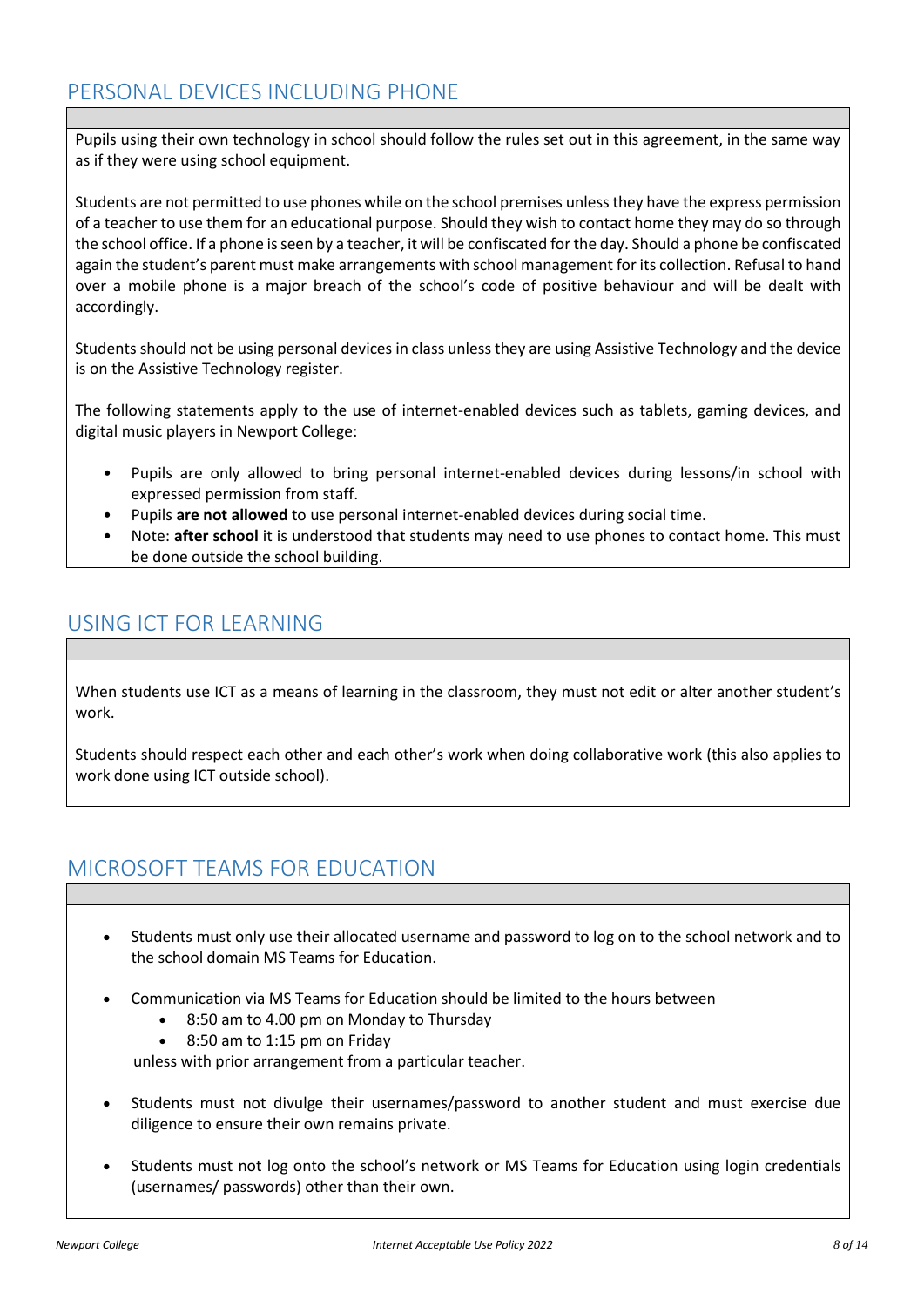<span id="page-8-0"></span>At Newport College pupils must not take, use, share, publish or distribute images of others without their permission.

Taking photos or videos on school grounds or when participating in school activities is only allowed with expressed permission from staff.

Care should be taken when taking photographic or video images that pupils are appropriately dressed and are not participating in activities that might bring the individuals or the school into disrepute.

Written permission from parents or carers will be obtained before photographs of pupils are published on the school website.

Pupils must not share images, videos, or other content online with the intention to harm another member of the school community regardless of whether this happens in school or outside.

Sharing explicit images and in particular explicit images of pupils and/or minors is an unacceptable and absolutely prohibited behaviour, with serious consequences and sanctions for those involved. Sharing explicit images of other pupils automatically incurs suspension as a sanction

#### <span id="page-8-1"></span>CYBERBULLYING

When using the internet pupils, parents and staff are expected to treat others with respect at all times.

Engaging in online activities with the intention to harm, harass, or embarrass and another pupil or member of staff is an unacceptable and absolutely prohibited behaviour, with serious consequences and sanctions for those involved.

Measures are taken to ensure that staff and pupils are aware that bullying is defined as unwanted negative behaviour, verbal, psychological or physical, conducted by an individual or group against another person (or persons) and which is repeated over time. This definition includes cyber-bullying even when it happens outside the school or at night.

Isolated or once-off incidents of intentional negative behaviour, including a once-off offensive or hurtful text message or other private messaging, do not fall within the definition of bullying and will be dealt with, as appropriate, in accordance with the school's code of behaviour.

The prevention of cyber bullying is an integral part of the anti-bullying policy of our school.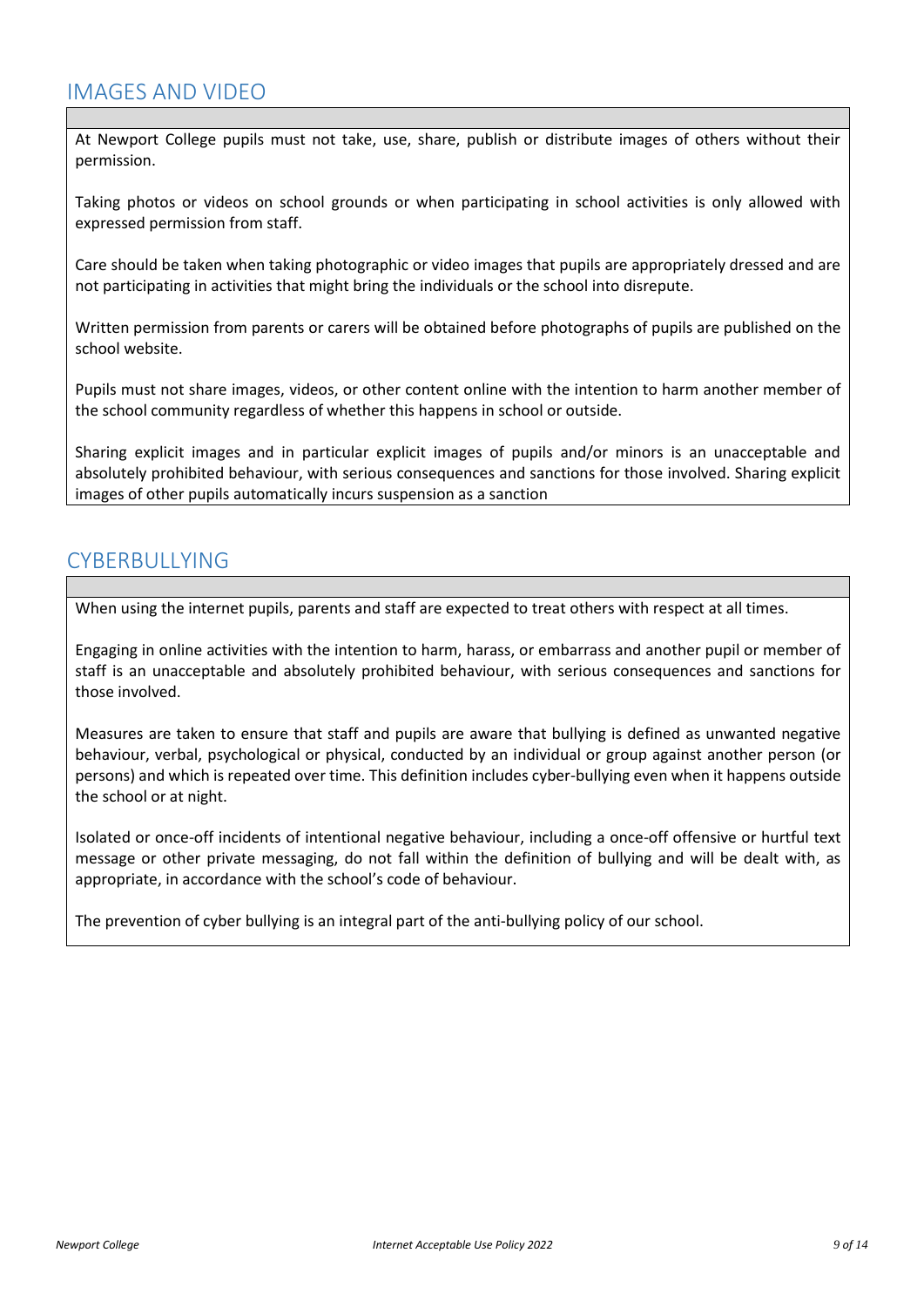## <span id="page-9-0"></span>SCHOOL WEBSITE

Pupils will be given the opportunity to publish projects, artwork or schoolwork on the internet in accordance with clear policies and approval processes regarding the content that can be loaded to the school's website.

The website will be regularly checked to ensure that there is no content that compromises the safety, privacy, or reputation of students or staff.

Webpages allowing comments or user-generated content will be pre-moderated and checked frequently to ensure that they do not contain any inappropriate or offensive content.

The publication of student work will be coordinated by a teacher.

Newport College will use only digital photographs, audio or video clips focusing on group activities. Content focusing on individual students will only be published on the school website with parental permission.

Personal student information including home address and contact details will not be published on Newport College web pages.

Newport College will avoid publishing the first name and last name of pupils in video or photograph captions published online.

#### <span id="page-9-1"></span>LEGISLATION

The school will provide information on the following legislation relating to use of the Internet which teachers, students and parents should familiarise themselves with:

- The Data Protection Act 1988
- Data Protection (Amendment) Act 2003
- Child Trafficking and Pornography Act 1998
- Interception Act 1993
- Video Recordings Act 1989
- General Data Protection Regulation (GDPR) 2018

#### <span id="page-9-2"></span>SUPPORT STRUCTURES

While it is generally accepted that the internet and related technologies when used appropriately, present exciting teaching and learning opportunities, many of the platforms associated with the internet are of little educational benefit. Indeed, many are detrimental to the healthy mental development of young people and the school strongly recommends students and parents be informed of key support structures and organisations that deal with issues around illegal material or harmful use of the internet (e.g., www. webwise.ie).

Newport College implements the following strategies on promoting safer use of the internet:

- a) Regular year group assemblies (Raising awareness).
- b) ICT classes (Raising awareness).
- c) SPHE Programme and Wellbeing programme (Raising awareness).
- d) Student Council (Peer education).
- e) Safe Internet Usage Awareness Talks delivered by outside individuals and agencies.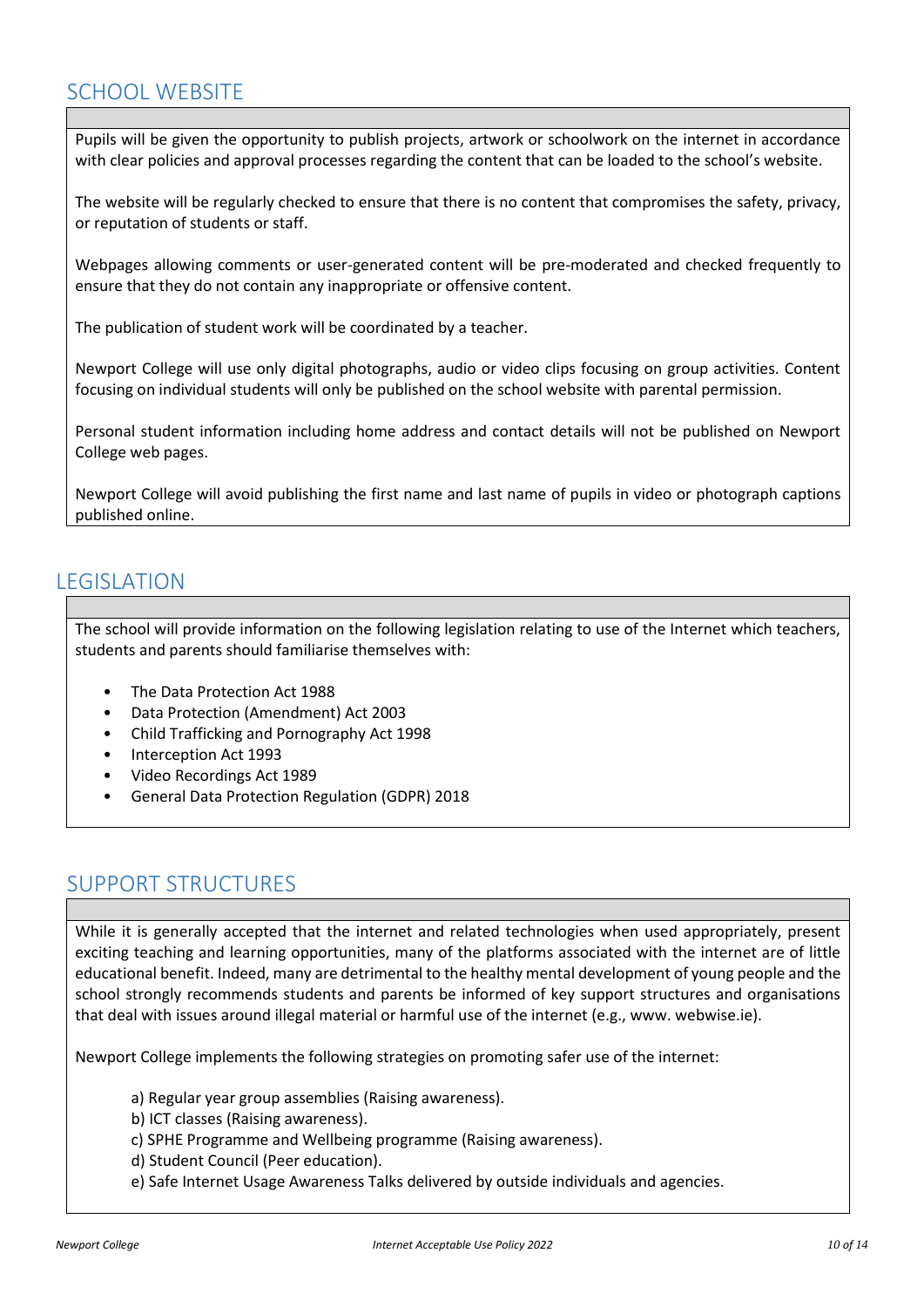#### <span id="page-10-0"></span>SANCTIONS

Misuse of the Internet may result in disciplinary action, including written warnings, withdrawal of access privileges and, in extreme cases, suspension or expulsion. The school also reserves the right to report any illegal activities to the appropriate authorities.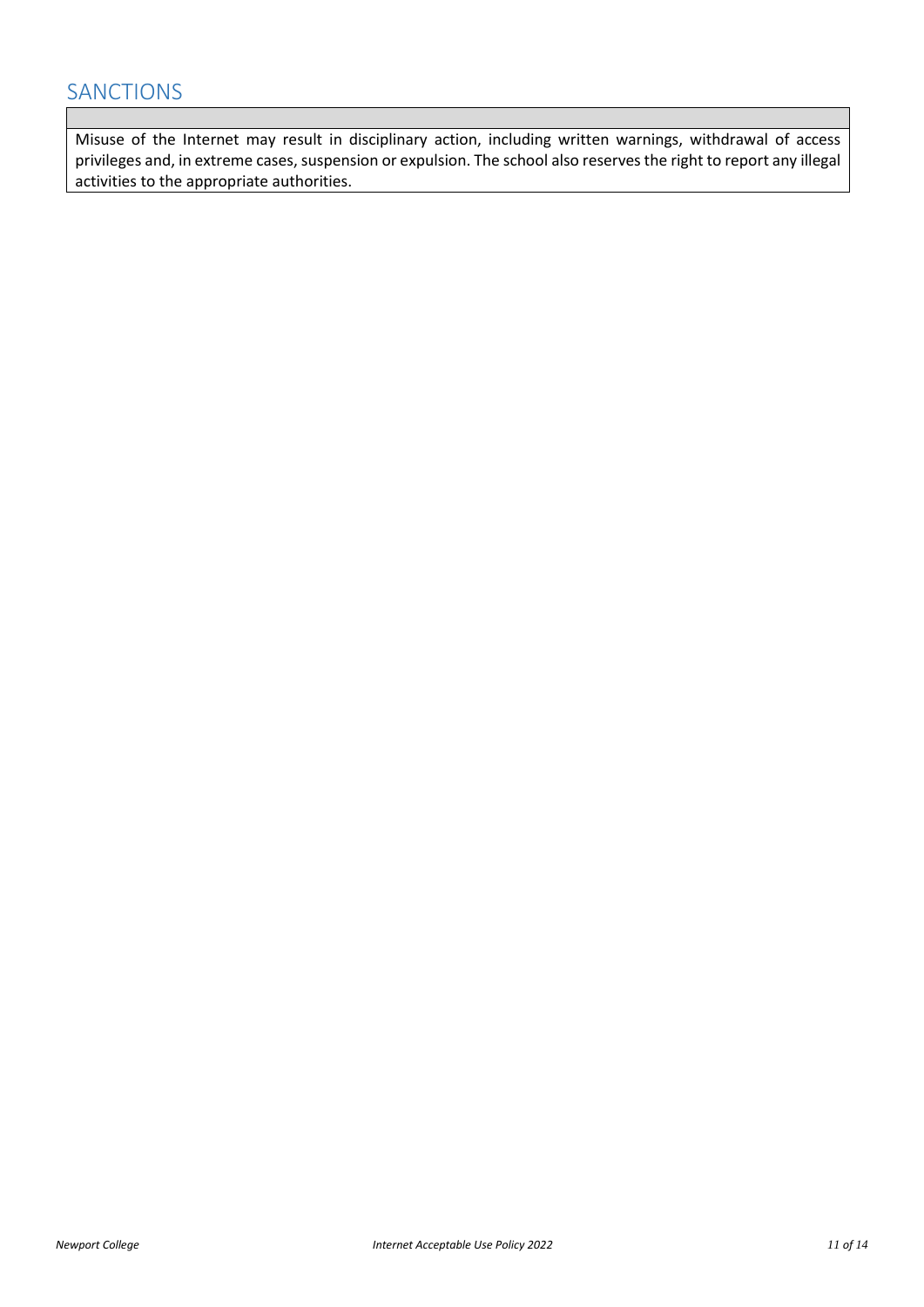### <span id="page-11-0"></span>PERMISSION FORM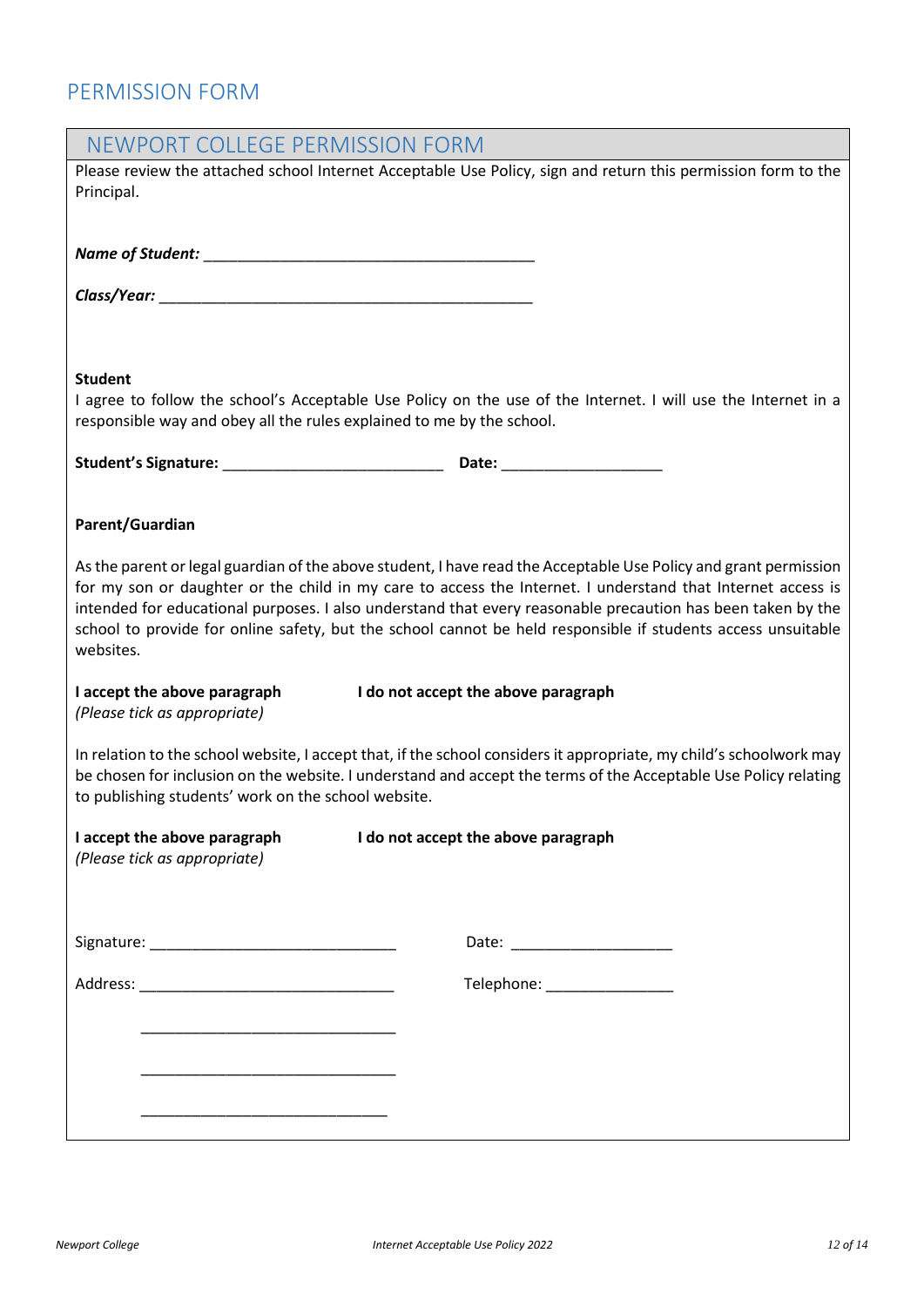#### <span id="page-12-0"></span>LETTER TO PARENTS/GUARDIANS

Dear Parent/Guardian,

#### **Re: Internet Permission Form**

As part of the school's education programme, we offer pupils supervised access to the Internet. This allows students access to a large array of online educational resources that we believe can greatly enhance students' learning experience.

However, access to and use of the Internet requires responsibility on the part of the user and the school. These responsibilities are outlined in the school's Acceptable Use Policy (enclosed). It is important that this enclosed document is read carefully, signed by a parent or guardian and returned to the school.

Although the school takes active steps to promote safe use of the Internet, it recognises the possibility that students may accidentally or deliberately access inappropriate or objectionable material.

The school respects each family's right to decide whether or not to allow their children access to the Internet as defined by the school's Acceptable Use Policy.

Having read the terms of our school's Acceptable Use Policy, you may like to take a moment to consider how the Internet is used in your own home and see if there is any way you could make it safer for your own family.

Yours sincerely,

\_\_\_\_\_\_\_\_\_\_\_\_\_\_\_\_\_\_\_\_\_\_\_\_\_\_\_\_\_

**Principal**